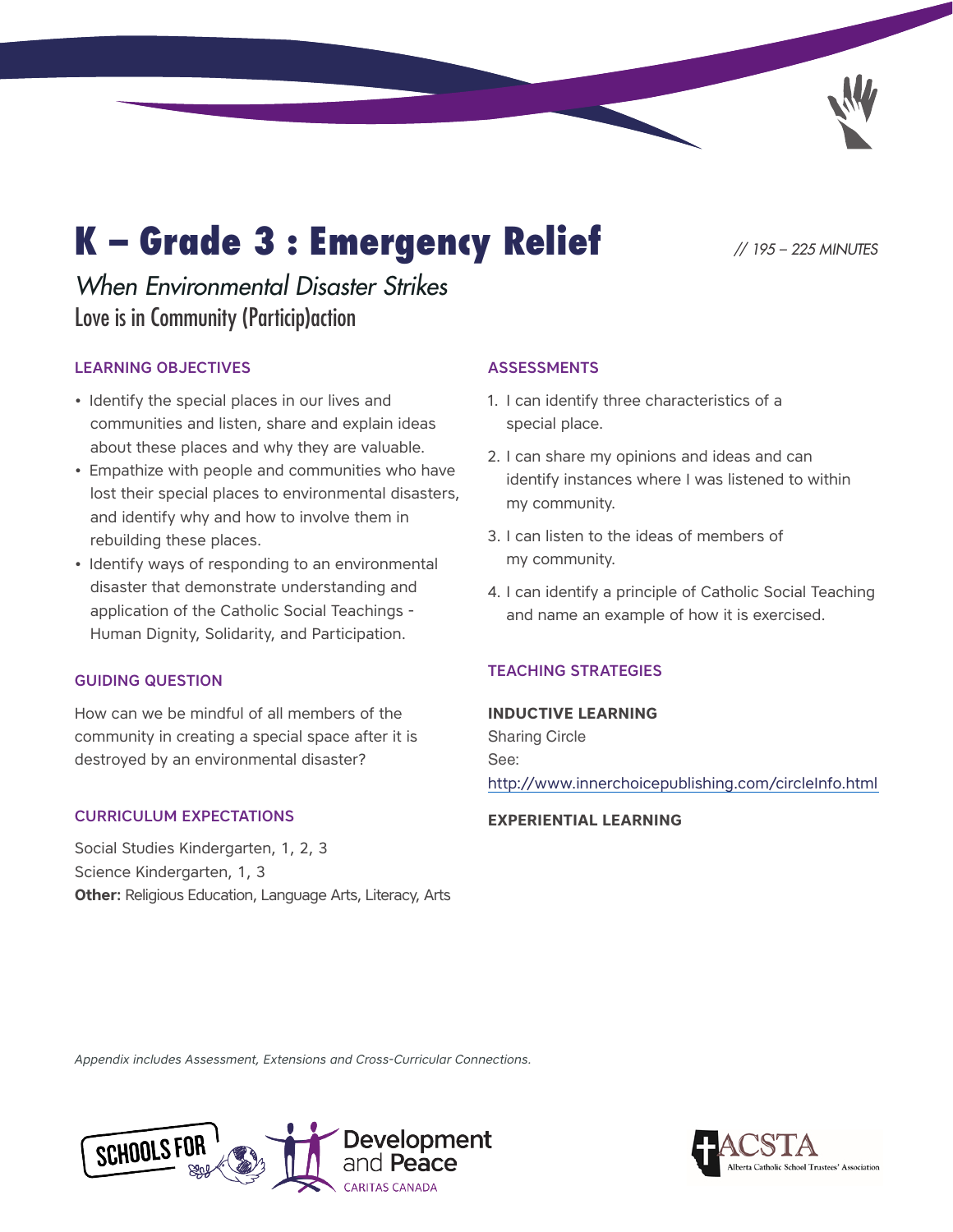### *Preparation*

### KEY VOCABULARY

Human Dignity

Solidarity

Participation

Cooperation

Community (Anthropomorphic + Environment)

Needs

**Wants** 

Natural Disaster: Tornado, Typhoon, Hurricane, Tsunami

Opinion

Empathy

## PRINCIPLES OF CATHOLIC SOCIAL TEACHING [www.devp.org/cst](http://www.devp.org/cst)

**Human Dignity:** Every person is created in the image of God and is to be treated with respect. We have to think about the whole person: their mind, body, heart, soul, and environment. We have to recognize what we have in common and celebrate our diversity.

**Solidarity:** As members of one global family, we are committed to the good of every person and group, and responsible to one another. Even if we are different, we are our sisters' and brothers' keepers, called to love one another.

**Participation:** Every person belongs to a community, and has the right and responsibility to contribute to the community. Only when each member is involved, according to his or her gifts, is the community complete.

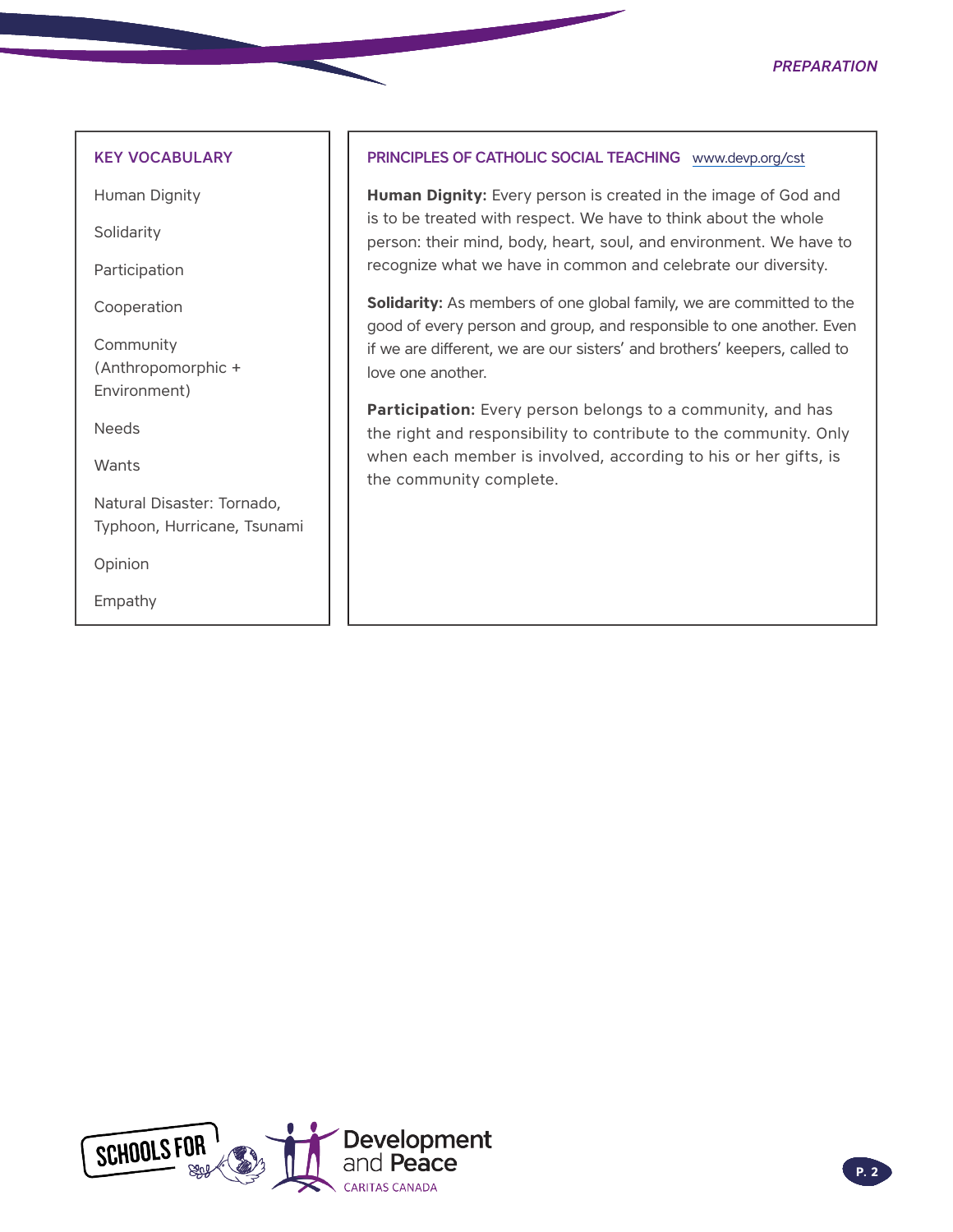



*Preparation for the activity proper will take approximately 45 minutes, however, allow two weeks prior preparation for the collection of recyclables used in the activity.*

### 2 WEEKS BEFORE

Send a note home with students requesting that they save and bring to school recyclables from their homes (e.g. boxes, paper towel rolls, tin foil, etc.) and/or items or materials that can be used for building structures (play dough or Lego blocks).

This collection should take place over the course of two weeks, and each student should bring in a certain amount of recyclables or building materials. Create a space in the classroom to collect these recyclables.

### 1 DAY BEFORE

- Prepare all materials required for the activity in one space for easy accessibility.
- Determine the space limit to build / rebuild a special space (identify the chart paper required.)

### READINGS AND VIDEOS

- Selected excerpts from *Laudato Si'* (suggested excerpt: paragraph 84)
- Development and Peace. (2011, January 7). Housing Reconstruction Project in Haiti. [Video File]. Retrieved from: https://www.youtube.com/watch?v=fRWRMbI98po *Development and Peace supported project through partner organization ITECA*
- Development and Peace. (2014, November 17). Typhoon Haiyan: One Year Later. [Video File]. Retrieved from: https://www.youtube.com/watch?v=g3gsuLRWr24&list=PLkjEuWjjCVnFZQRVRACBgHqvk-wPvgjWm

### **MATERIALS**

- Recyclables collected by students
- Building materials (playdough, Lego blocks, etc…)
- Fasteners, tape (items or materials that could be used to join building materials or elements together)
- Chart Paper
- **Markers**
- Development and Peace videos
- Sentence stems for Journal Reflection
- Summative Assessment Rubric

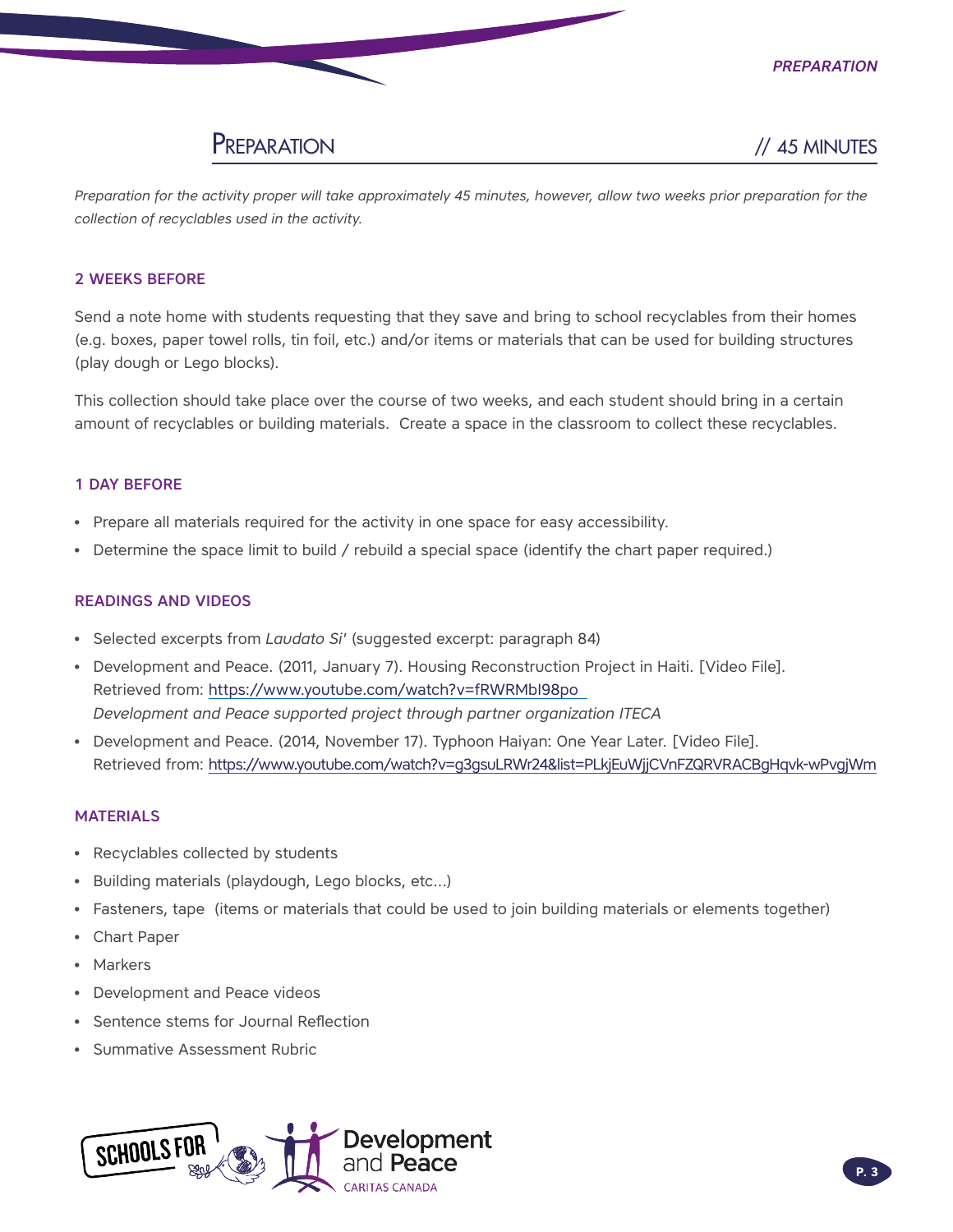

# **Part 1: Visioning Activity** *// 20 – 30 MINUTES*

*See*

Gather students into a circle.

**Optional:** Have students face outward with closed eyes (to allow for greater personal reflection).

Read the following quote from Pope Francis' encyclical, *Laudato Si'*, with students:

"The history of our friendship with God is always linked to particular places which take on an intensely personal meaning; we all remember places, and revisiting those memories does us much good."

– Laudato Si', 84

**Optional:** Consider also using excerpts from Chapter IV: Integral Ecology which addresses the message of each creature, and the harmony of creation.

**Optional:** Defining "special" spaces Share with the students that certain places have very powerful positive meanings for us. These could be very personal but also shared. In these places we can encounter God, through love, joy, community, positive memories. We feel safe in these places. These are sacred spaces.

Encourage students to imagine an existing meaningful, special place of their own.

Prompt them to think of this place by describing:

- Physical features (Where is it? What is there?)
- Social features (Who is there?)
- Emotional markers (How do you feel? Happy; Safe; Peaceful?)

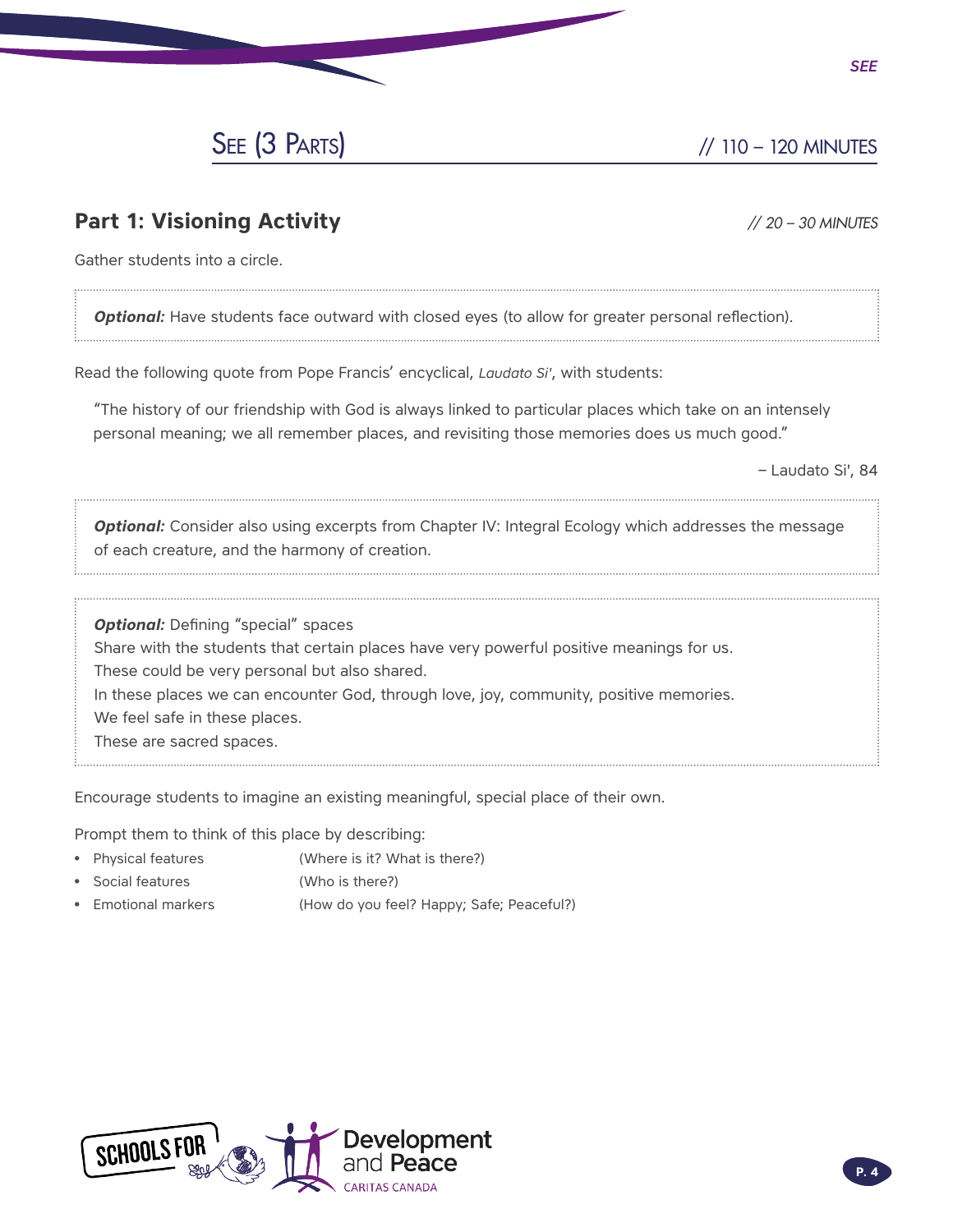**Optional:** Use the following strategy: "Think of love, picture love: What do you see? Where are you?" "Think of love, picture love again: What do you see? Who is there with you?" "Picture that place again; how do you feel? Happy? Sad? Playful? …." The goal is for students to envision a place full of grace.

Allow approximately  $2 - 5$  minutes for students to reflect on this.

### THINK – PAIR – SHARE

Have students listen to each other's ideas about their special spaces.

Encourage them to describe why their special place / space is good to them (e.g. because my family is with me, because I am warm, etc.) First, have students share their ideas with one partner, then have each set of partners join with another pair.

Come back together as a group to identify the common features (physical, social, emotional, or psychological) of the students' special spaces.

Create a list of common features.

In this group discussion, be sure to infuse the relevant vocabulary of Catholic Social Teaching. You can use the general definitions listed above and that can be found on [www.devp.org/cst](http://www.devp.org/cst) OR provide them with the explanations below, as applied to the subject of the special space.

**Human Dignity:** Since we are all made in the image of God, all of our opinions of what makes a space special are valuable and should be listened to.

**Solidarity:** Our efforts to create a truly special space are much stronger when we work together to find a solution that works for everyone.

**Participation:** Every member of the group has the right to contribute their ideas to the discussion of how to build the special space that they share with others.

Lead students in a discussion to choose (as a group) their top 3 – 5 favourite features of a collective special space for them as a group.



**P. 5** *P. 5*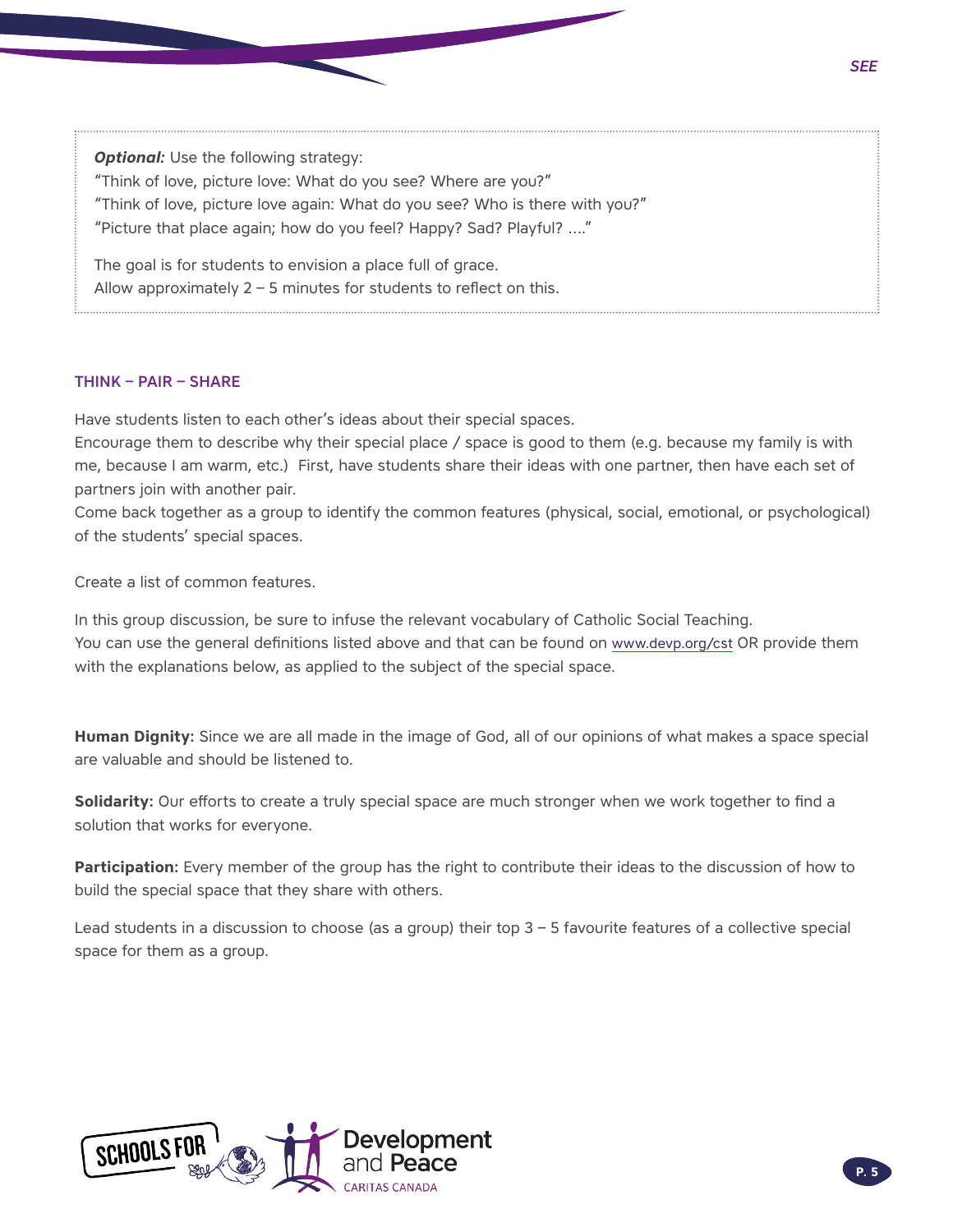#### *See*

# **Part 2: Building Activity** *// 60 MINUTES*

Tell students that they will, as a group, use the recycled materials that they have collected, and other building materials (such as playdough, Lego blocks, fasteners, tape etc…), to build their special space together as a group, making sure that it reflects the top 3 – 5 agreed-on features that their class identified in their Imagination Activity.

**NOTE:** We recommend that only one special space is built by all students, since this will reflect the entire group's participation in planning one collective special space.

The purpose and design of the special space can be tailored to students' concurrent learning programs. For example:

Grade One: My World – Home, School Community

Grade Two: Community in the Past OR Habitats (e.g. for animals, a zoo) Grade Three: SST – Communities in the World OR Science – Building with a variety of materials

Ask students the following modified GUIDING QUESTION at this point, and encourage them to let it guide them as they plan how to actually build their space together:

**Teacher:** *How can we be mindful of all members of the community in creating a special space?*

Use the following recommended instructions and timeline for the building process:

| <b>ACTIVITY</b>                                | <b>RESOURCES</b>                    | <b>TIME</b> |
|------------------------------------------------|-------------------------------------|-------------|
| Plan and sketch the special space on the board | Board                               | 25 minutes  |
| Each student makes a suggestion and adds to    | Markers                             |             |
| the plan                                       |                                     |             |
| Select materials                               | Recyclables                         | 2 minutes   |
|                                                | Building materials (playdough, Lego |             |
|                                                | blocks)                             |             |
|                                                | Fasteners (tape, )                  |             |
| Assign roles and responsibilities              |                                     | 2 minutes   |
| Create the space/place                         | Chart Paper/Board                   | 30 minutes  |

After the space is built, bring the group back together and ask students to share how the special space that they built reflects the ideal features of the special space that they imagined in Part One. Ask students if they feel that their opinions were taken into consideration when the special space was built (why or why not?).

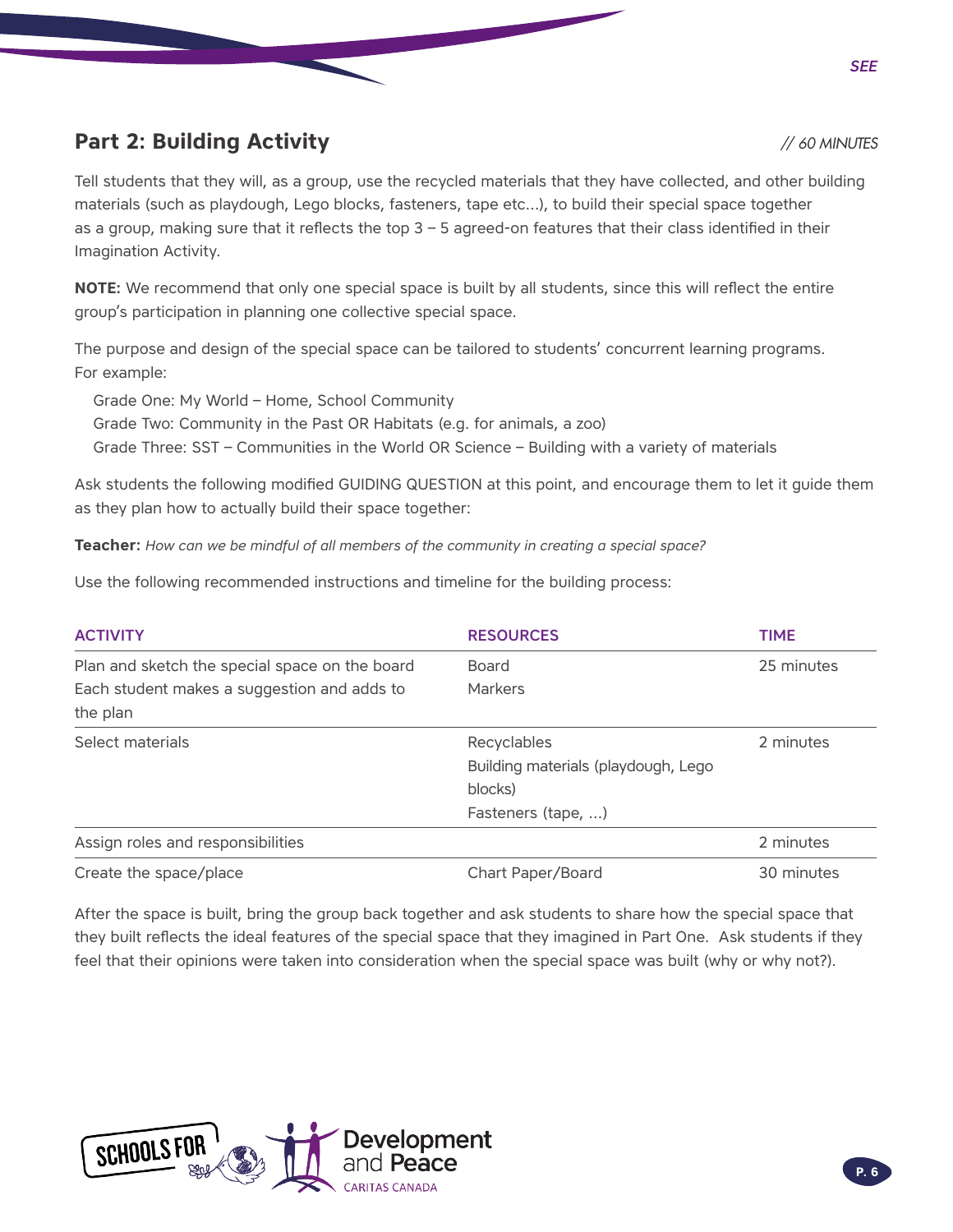# **Part 3: The Disaster** *// 30 MINUTES*

**NOTE:** For younger students, it may be necessary to first explain what a natural disaster is, and what types of environmental disasters are capable of destroying people's special spaces (e.g. earthquakes, tsunamis, typhoons, etc.)

The disaster part can proceed in two ways, either with the destruction of the built space occurring with the students present or in their absence. In either scenario, the goal is to simulate a natural disaster of your choice. Generally, the destruction would involve walking/stomping down the structures, water and/or fire damage to paper/cardboard materials, ripping/cutting pieces into debris, possibly even the removal of items including supplies, soil and trees as if washed by a tsunami, etc.

In both scenarios, it is important to allow students the opportunity to express their grief, frustration and loss in a controlled and inclusive manner. Ensure students understand that this is a simulation of real life events around the world.

Once students have accepted the fate of their constructed space, encourage them to think about the opportunity, and the responsibility in real life, to rebuild. They will now think about how they want to build their special space as members of their classroom community.



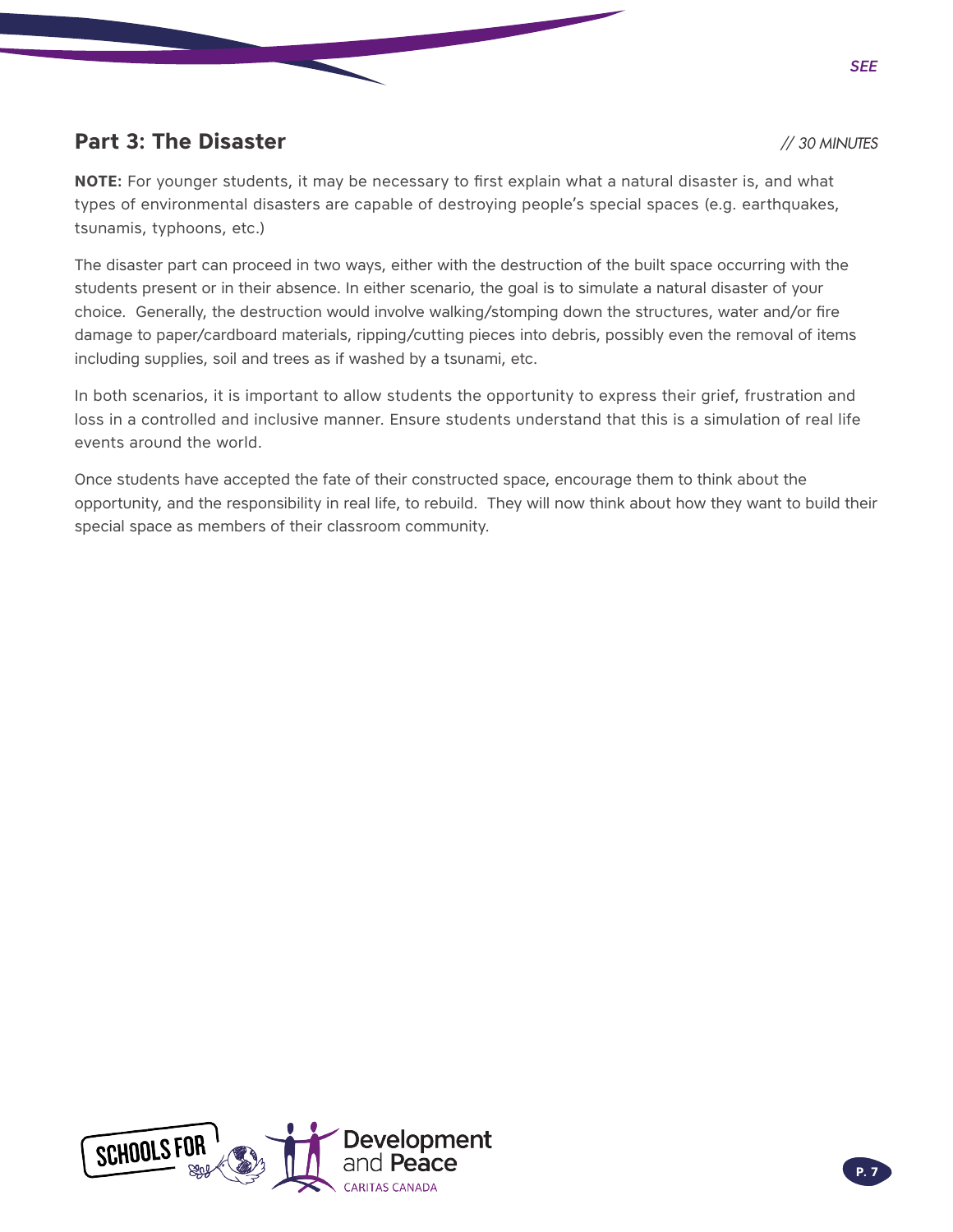

Invite students to 'judge' the most ideal way to rebuild their sacred/special space according to the principles of Catholic Social Teaching that we used to build it in the first place.

Review the three principles: *Human Dignity, Solidarity,* and *Participation*.

# SHARING CIRCLE

Again, revisit the GUIDING QUESTION:

**Teacher:** *How can we be mindful of all members of the community in (re)creating a special space after it is destroyed by a disaster?*

*How would you rebuild your special space?*

Practice the principle of participation by asking all students to take a turn in answering that question.

- Ask students to respect the following rules:
- Everyone gets a turn to share, including the teacher.
- You can skip your turn if you wish.
- Listen to the person who is sharing.
- If you agree with this idea put up your hand.
- There are no interruptions, probing, put-downs or gossip.
- The time is shared equally.

Take notes as the students share their ideas.

**Teacher:** *Some students have heard about the natural disaster in our room and have offered to come and rebuild your special space while you are out during lunch recess. How do you feel about this?* 

Prepare a T-Chart for the option of "Others Rebuild Your Special Space".

### OTHERS REBUILD YOUR SPECIAL SPACE FOR YOU

| Pros | Cons |
|------|------|
|      |      |
|      |      |
|      |      |
|      |      |
|      |      |



*Judge*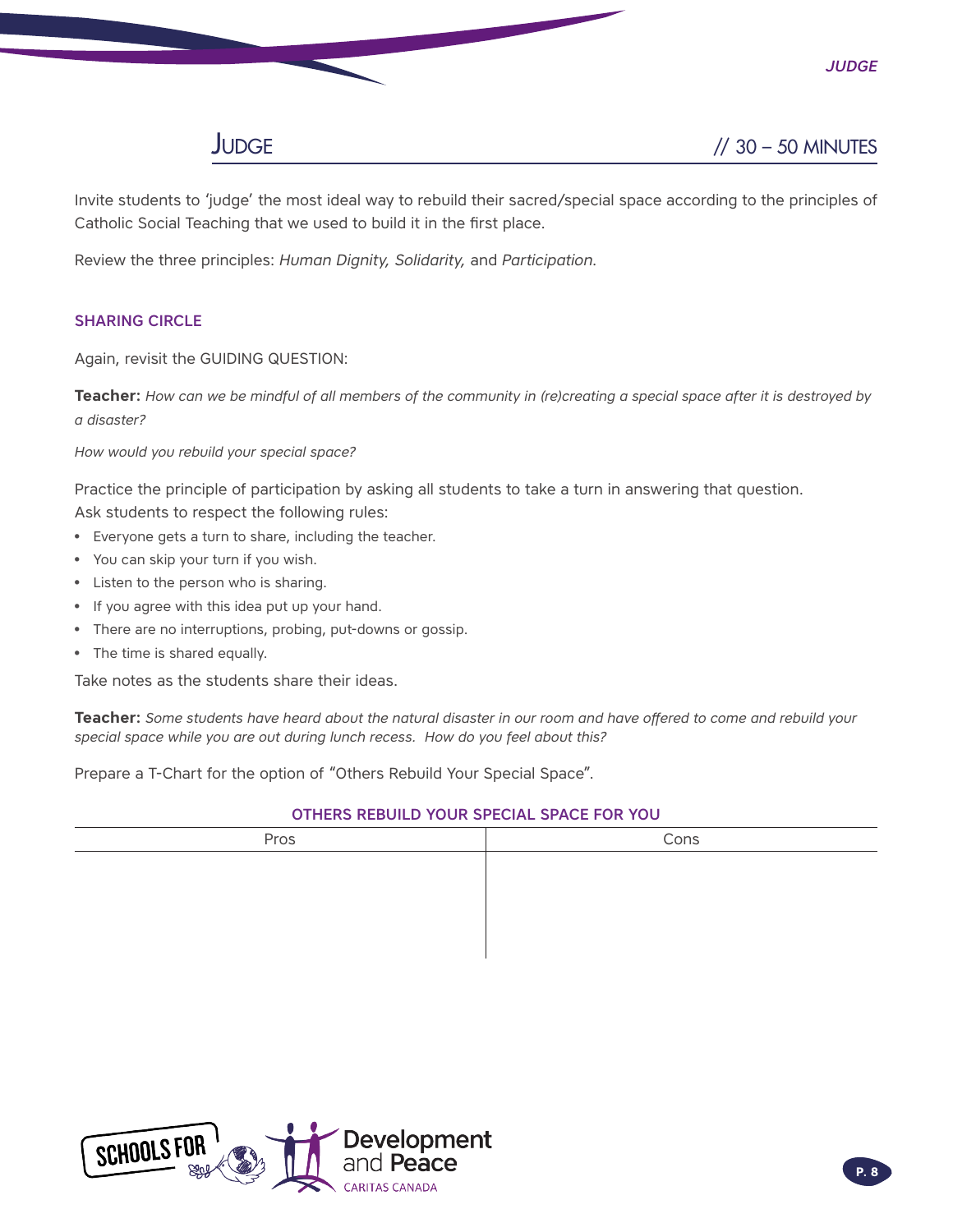Ask the students to list the Pros and Cons of this option.

Remind students to think about the reasons they had built things they way they had, the lessons they learned along the way, and the values that guided them. Prompt the students to consider whether those who have offered to assist would be able to achieve the goals of your community.

Ask students if they feel differently about *rebuilding* the special space, than they felt about *building* the space in the first place. Ask them why they do or do not feel differently.

Explain that natural disasters *do* occur in real life every year – some with very devastating consequences for people. People who live in poverty are usually affected the most by environmental disasters and, because they are poor, have a harder time rebuilding their homes and lives after a disaster hits.

Regardless of their financial situation everyone has dignity and *their own* special spaces. Just like your class built their special space together and included things that are important to them, some people build their homes as a special space that includes everything that they need to feel safe and comfortable. This is why we are thinking about our GUIDING QUESTION:

**Teacher**: *How can we be mindful of all members of the community in creating a special space after it is destroyed by a disaster?*

### MEDIA ANALYSIS

Have students watch the following video showing people rebuilding their own special spaces.

• Development and Peace. (2011, January 7). Housing Reconstruction Project in Haiti. [Video File]. Retrieved from: https://www.youtube.com/watch?v=fRWRMbI98po *Development and Peace supported project through partner organization ITECA* 

Ask students if this video represents the Catholic Social Teaching principles of *Human Dignity, Solidarity,* and *Participation*, and if so, how? If appropriate, review the definitions of these principles.

Revisit the T-Chart and make any necessary revisions (i.e. perhaps students have changed their minds about certain pros and cons after watching the video).

Have students watch one more video about Development and Peace's partners' relief efforts in the Philippines. Tell them to watch out for where they see *Human Dignity, Solidarity,* and *Participation* in action in this video!

• Development and Peace. (2014, November 17). Typhoon Haiyan: One Year Later. [Video File]. Retrieved from:<https://www.youtube.com/watch?v=g3gsuLRWr24&list=PLkjEuWjjCVnFZQRVRACBgHqvk-wPvgjWm>

Revisit the T-Chart and make any necessary revisions

(i.e. perhaps students have changed their minds about certain pros and cons after watching this video).

As a group, ask students to share where they saw *Human Dignity, Solidarity,* and *Participation*, in the video. Create the following chart to record students' observations:

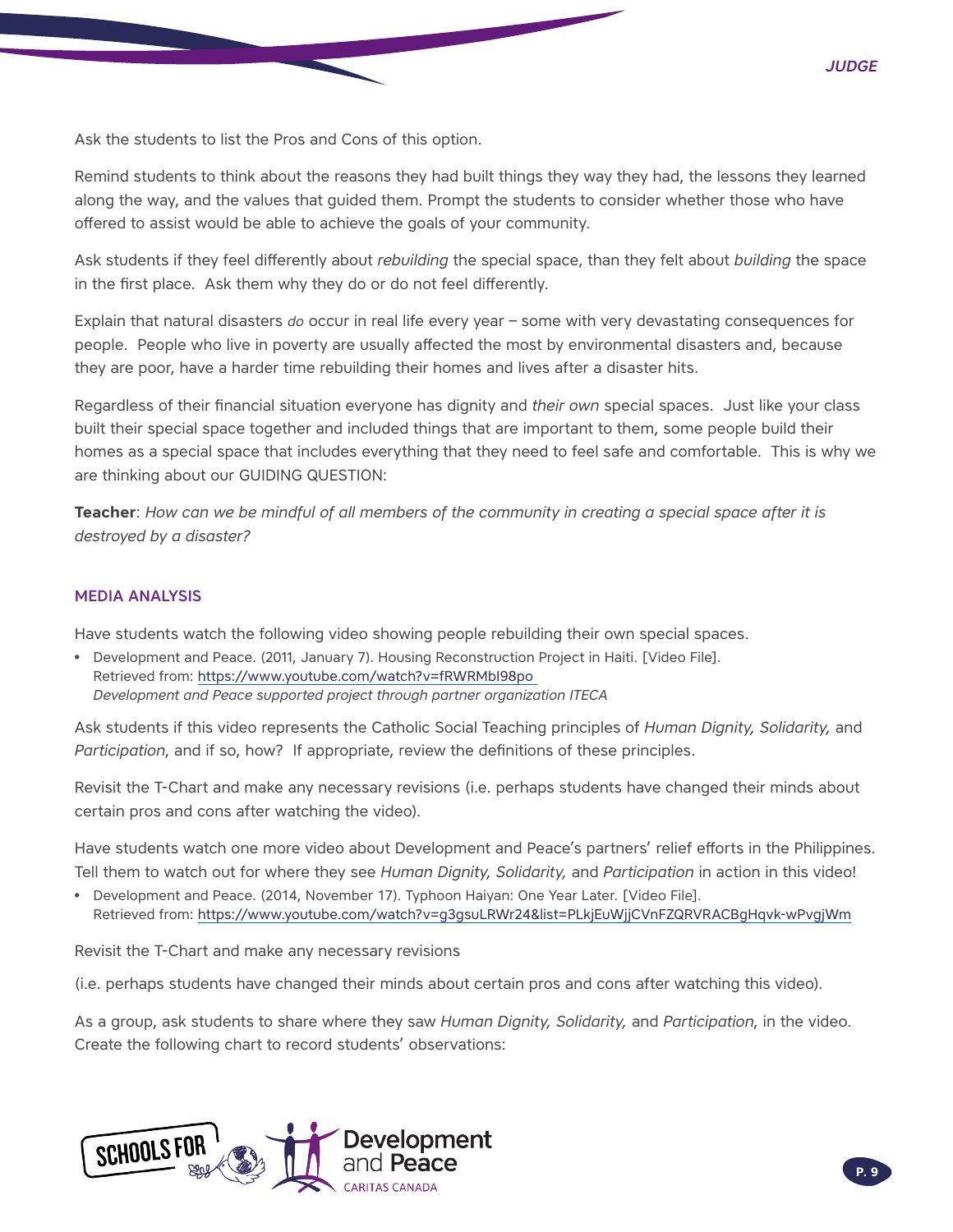| <b>SOLIDARITY</b> | <b>PARTICIPATION</b> |
|-------------------|----------------------|
|                   |                      |
|                   |                      |
|                   |                      |
|                   |                      |
|                   |                      |

**Optional:** Give students approximately 20 minutes to rebuild their special space together.

After they have finished, ask how they felt that they were able to rebuild it themselves, as opposed to having someone else come in and rebuild it for them:

- Did they feel their 'dignity' was respected, and that they were valued?
- Did they feel like they 'participated'?
- Did they feel like they worked 'together'?

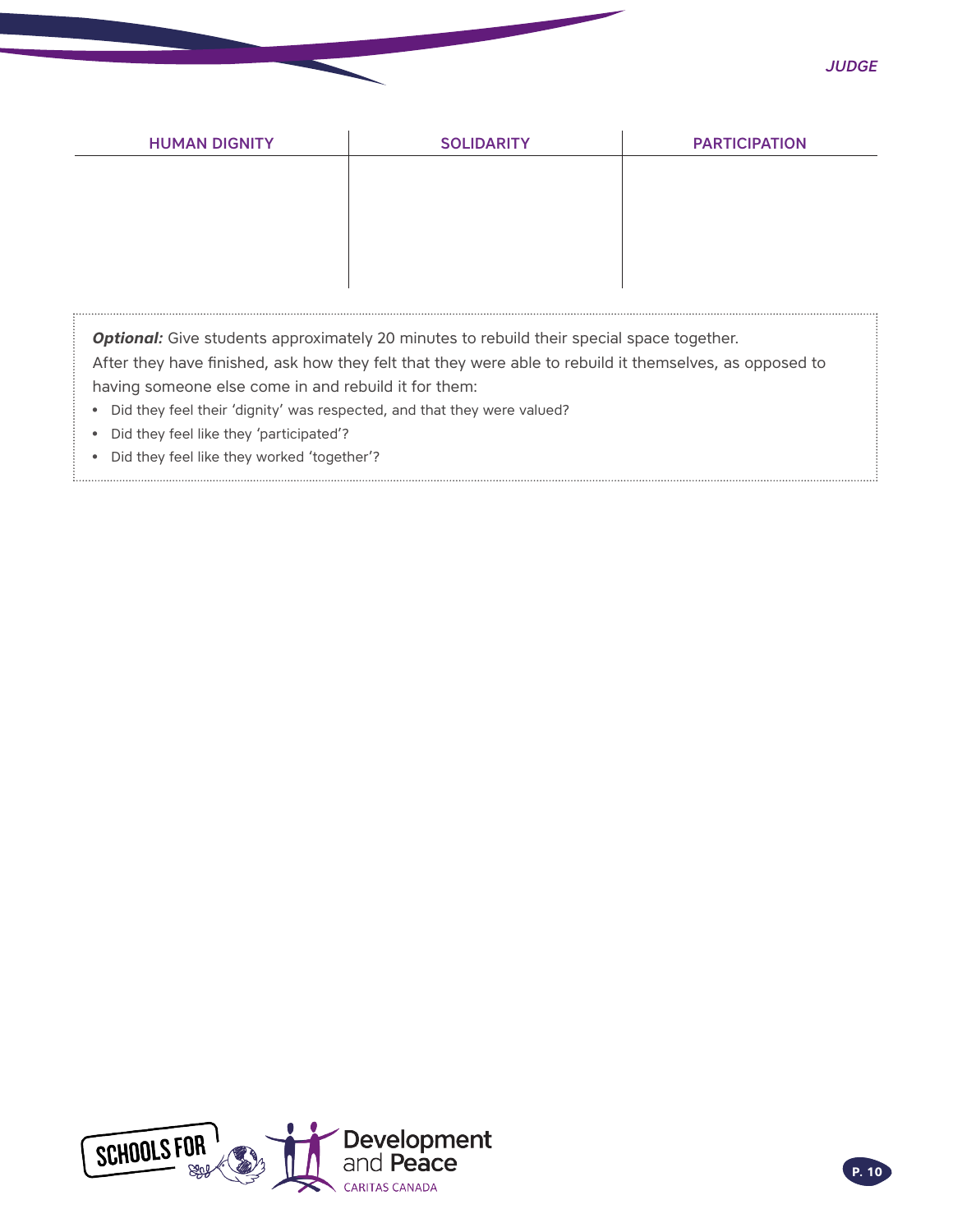

The objective is to have students participate in an emergency relief effort in a way that respects *Human Dignity, Solidarity,* and *Participation* of those affected by the emergency.

Explain to students that Development and Peace's emergency relief efforts are always careful of respecting *Human Dignity, Solidarity,* and *Participation.*

Visit <http://www.devp.org/en/international>and choose a country on which to focus from the Emergencies dropdown menu. As a class, create an educational and fundraising campaign to:

- Raise awareness about the situation in the chosen country,
- Collect funds to support the affected communities, and
- Teach others about how Development and Peace and its partners are responding by providing immediate emergency relief while supporting community participation in the long-term process to rebuild.

Your campaign can include:

- Making posters for your classroom/school (individual or pairs.)
- Holding a fundraiser (e.g. bake sale, craft sale, etc.)
- Sharing photos and videos from Development and Peace
- Family and Parish connections



Ask students to complete a journal reflection, using the Sentence Stems in the Appendix "Assessment" section.

Ask students to complete two sentences from the first group, and at least two from the second group. Reference the Rubric for Summative Assessment in the Appendix "Assessment" section as well.



*Act*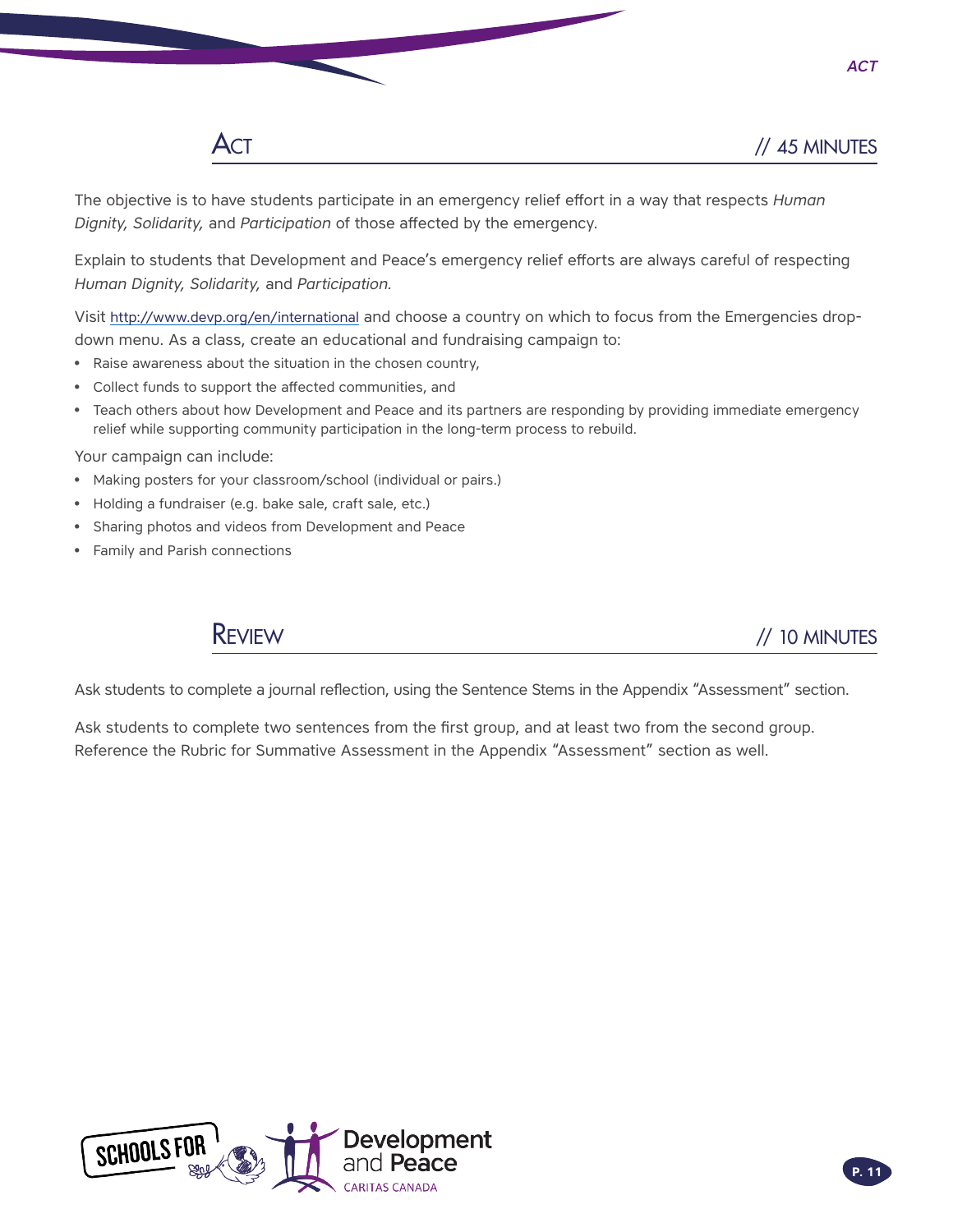# **APPENDIX**

| <b>ASSESSMENT</b>                      |    |
|----------------------------------------|----|
| Sentence Stems for Journal Reflection  | 13 |
| <b>Rubric for Summative Assessment</b> | 14 |
| <b>EXTENSION</b>                       | 15 |
| <b>CROSS CURRICULAR CONNECTIONS</b>    | 16 |

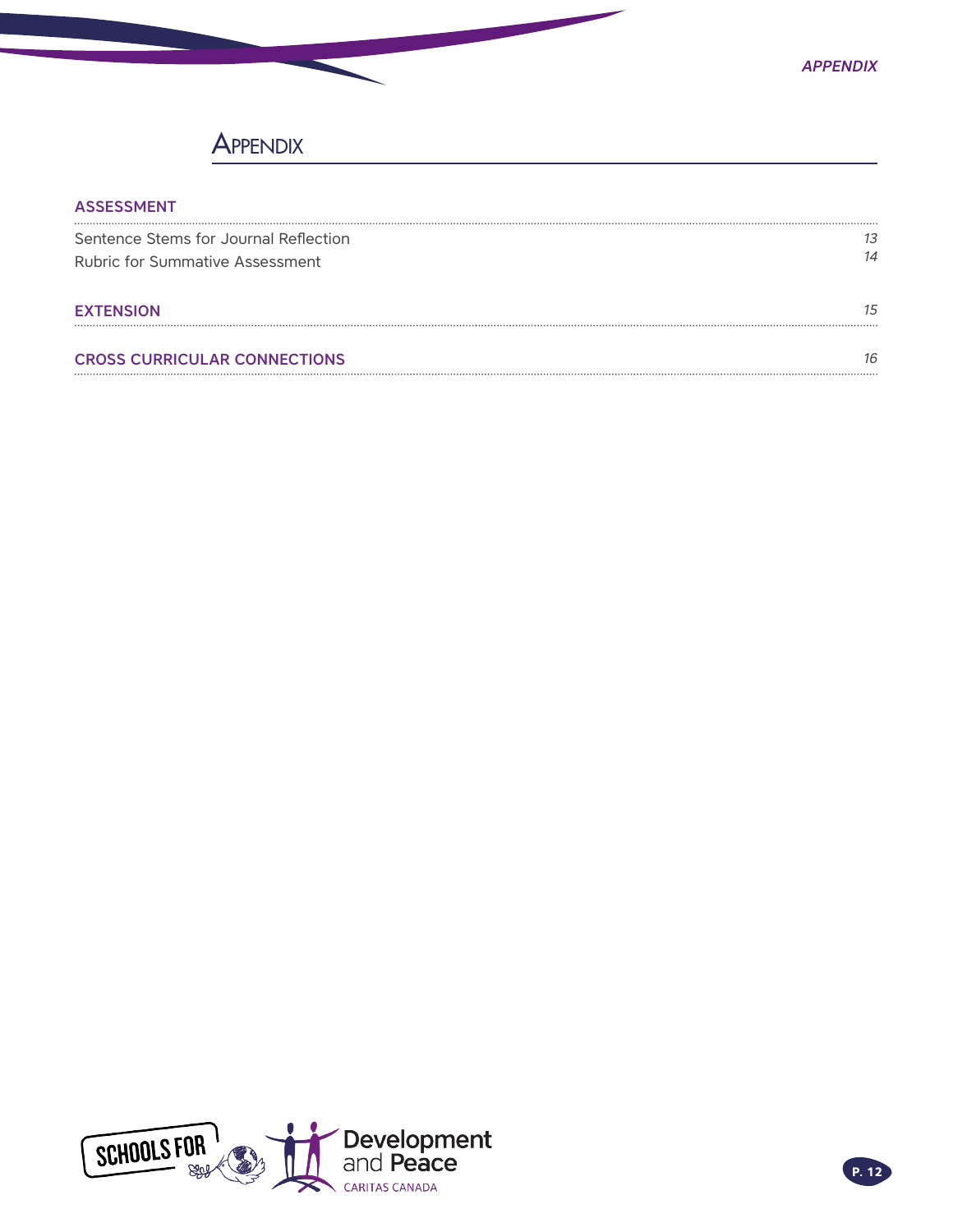

# <span id="page-12-0"></span>**Assessment**

# SENTENCE STEMS FOR JOURNAL REFLECTION

Ask students to complete two sentences from the first group, and at least two from the second group.

| I listened to the ideas of when when when                                                |
|------------------------------------------------------------------------------------------|
| I share my opinions and ideas about ____________.                                        |
| I felt I was listened to when _____________.                                             |
|                                                                                          |
| Three features of a sacred space are ____________.                                       |
| I observed Human Dignity, Participation, Solidarity (have them choose one of these) when |
| One way that I can show respect for the people affected by environmental disasters is by |

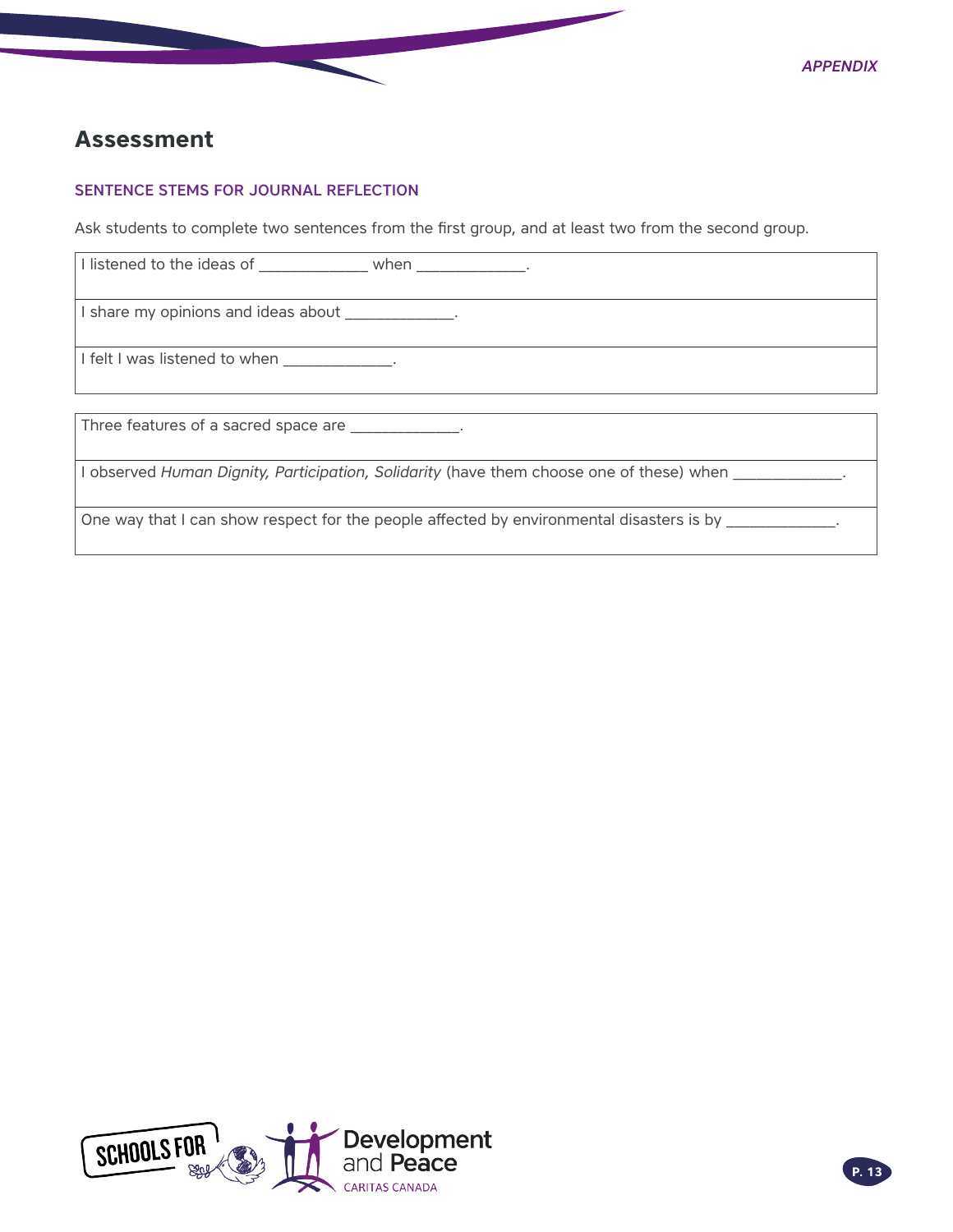*Appendix*

# <span id="page-13-0"></span>**Rubric for Summative Assessment**

| <b>RUBRIC COMPONENTS</b>                  | <b>POINT SCALE</b>                                                                                     |                                                                                                    |                                                                                          |                                               | <b>STUDENT'S</b><br><b>SCORE</b> |
|-------------------------------------------|--------------------------------------------------------------------------------------------------------|----------------------------------------------------------------------------------------------------|------------------------------------------------------------------------------------------|-----------------------------------------------|----------------------------------|
|                                           | $\overline{\mathbf{A}}$                                                                                | 3                                                                                                  | $\overline{2}$                                                                           | 1                                             |                                  |
| <b>COMPLETION OF</b><br>"SENTENCE STEMS " | Student has<br>completed four<br>statements<br>with clarity and<br>meaning.                            | Student has<br>completed four<br>statements with<br>understanding.                                 | Student has<br>completed<br>two or three<br>statements<br>with limited<br>understanding. | Student has<br>completed one<br>statement.    |                                  |
| <b>PARTICIPATION</b>                      | Student has<br>participated<br>in class<br>activities with<br>engagement and<br>use of<br>their voice. | Student has<br>participated in<br>class activities<br>with some<br>engagement<br>and use of voice. | Student has<br>participated<br>with limited in<br>engagement<br>now use<br>of voice.     | Student did not<br>participate.               |                                  |
| <b>GROUP WORK</b>                         | Student has<br>contributed their<br>fair share of<br>work or more.                                     | Student has<br>competed their<br>equal share<br>of work.                                           | Student has<br>completed<br>almost as much<br>work as others.                            | Student has<br>done less work<br>than others. |                                  |

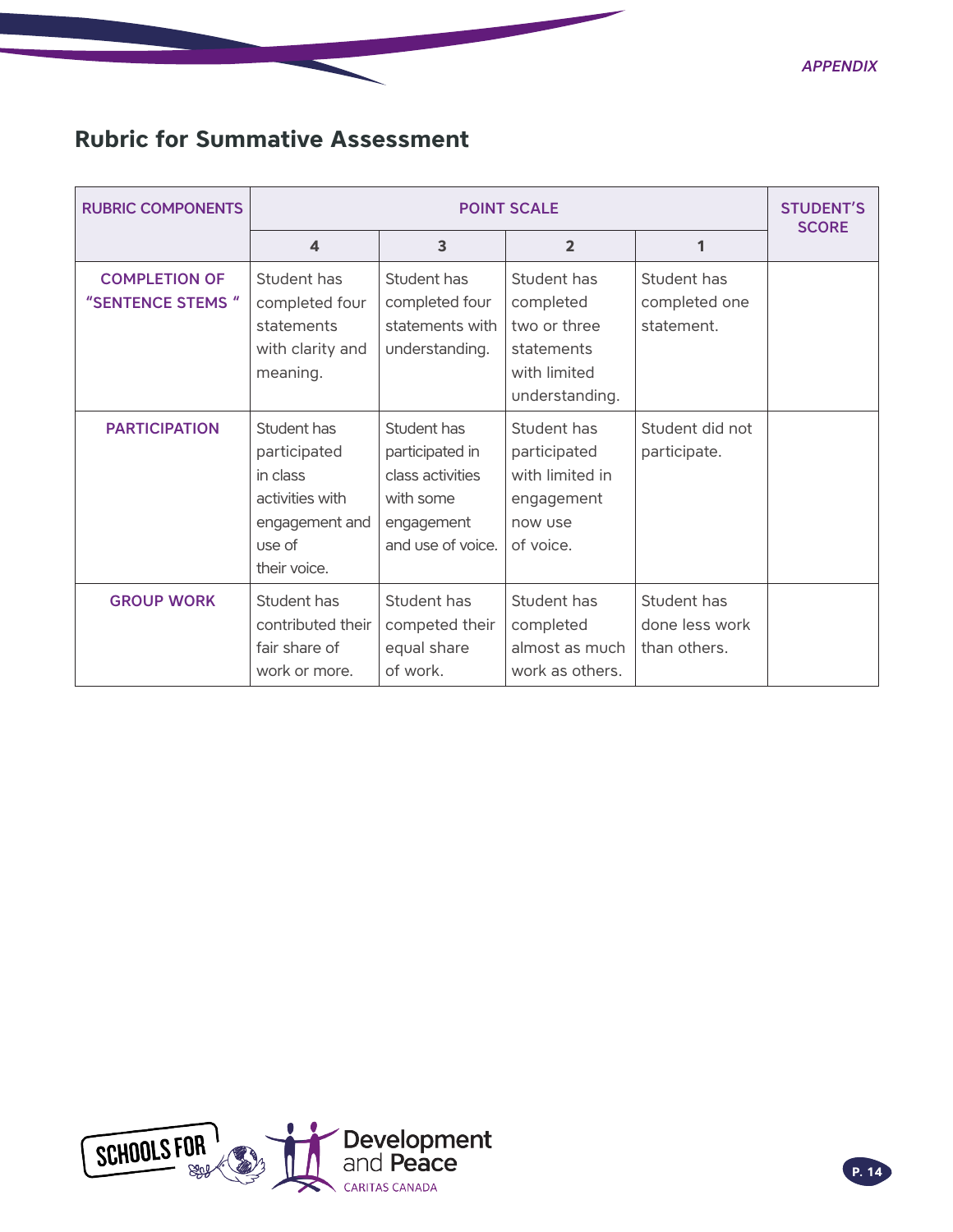# <span id="page-14-0"></span>**Extension**

- Extension to Mining (use Cookie Mining Activity to address the role of mining in impacting sacred spaces) See: http://www.devp.org/sites/www.devp.org/files/documents/thinkfast-activities/devpeace\_thinkfast\_cookiemining.pdf
- Each group would learn about and respond to a different natural disaster
- Extend discussions to learn about and apply the Catholic Social Teaching principle of Subsidiarity & the Role of Government

# **Subsidiarity & the Role of Government:**

Every person should have the opportunity to be involved in decisions that affect them and their community. Leaders and governments must work for the good of all, promote human dignity, and protect human rights.

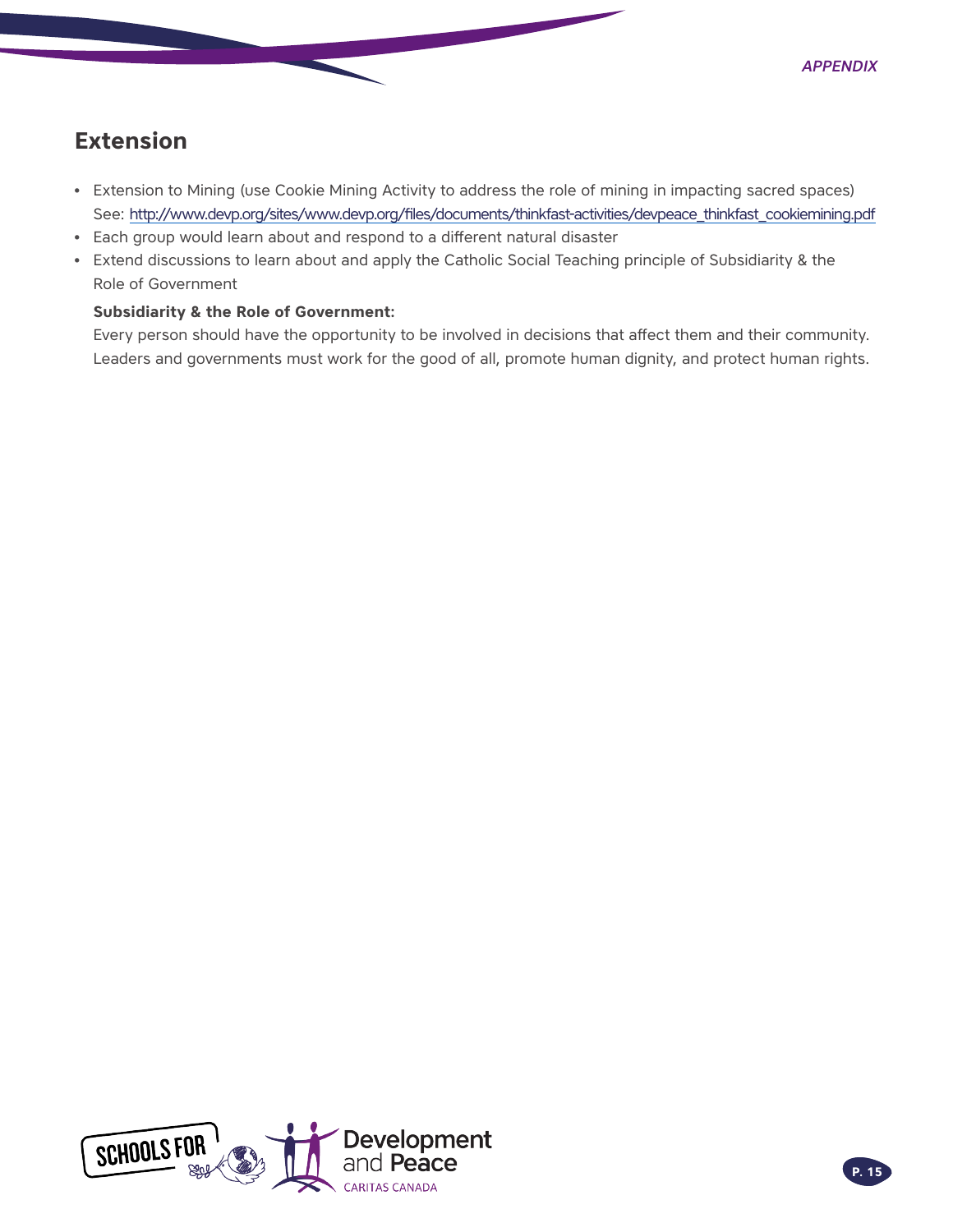# <span id="page-15-0"></span>**Cross Curricular Connections**

**ALBERTA EDUCATION – PROGRAM OF STUDIES** 

# SOCIAL STUDIES

### KINDERGARTEN

#### **K.2 I Belong**

Students will demonstrate an understanding and appreciation of the istics and interests that unite members of communities and groups.

- **K.2.4** Examine the characteristics and interests that bring people together in groups by exploring and reflecting upon the following questions for inquiry:
	- What brings people together in a group? (CC)
	- What might we share with people in other groups? (CC)
	- How do we know that we belong to groups or communities? (CC, I)
	- Does everyone belong to a group or a community? (CC
	- How does living and participating in your community affect your sense of belonging? (CC, I)

### GRADE 1

### **1.1 My World: Home, School and Community**

Students will demonstrate an understanding and appreciation of how identity and self-esteem are enhanced by their sense of belonging in their world and how active members in a community contribute to the well-being, growth and vitality of their groups and communities.

- **1.1.3** Examine how they belong and are connected to their world by exploring and reflecting upon the following questions for inquiry:
	- What different types of communities or groups do you belong to? (CC)
	- What helps us to recognize different groups or communities (e.g., landmarks, symbols, colours, logos, clothing)? (CC)
	- In what ways do we belong to more than one group or community at the same time? (CC, I)
	- What ways do we benefit from belonging to groups and communities? (C, CC, I)
	- What are our responsibilities and rights at home, at school, in groups and in communities? (C, CC, I)
- **1.1.4** Determine what makes their communities thrive by exploring and reflecting upon the following questions for inquiry:
	- In what ways do people cooperate in order to live together peacefully? (C, I)
	- How do groups make decisions? (PADM)
	- In what ways do people help one another at home, at school and in groups to ensure the vitality of their community? (C)
	- How do our actions and decisions contribute to the well-being of groups and communities? (C, I, PADM)
	- How does caring for the natural environment contribute to the wellbeing of our community? (C, LPP)

# GRADE 2

### **2.1 Canada's Dynamic Communities**

Students will demonstrate an understanding and appreciation of how geography, culture, language, heritage, economics and resources shape and change Canada's communities.

- **2.1.4** Students will investigate the economic characteristics of communities in Canada by exploring and reflecting upon the following questions for inquiry:
	- What are the occupations in each of the communities? (ER)
	- What kinds of goods and services are available in the communities? (ER)

#### **2.2 A Community in the Past**

Students will demonstrate an understanding and appreciation of how a community emerged, and of how the various interactions and cooperation among peoples ensure the continued growth and vitality of the community.

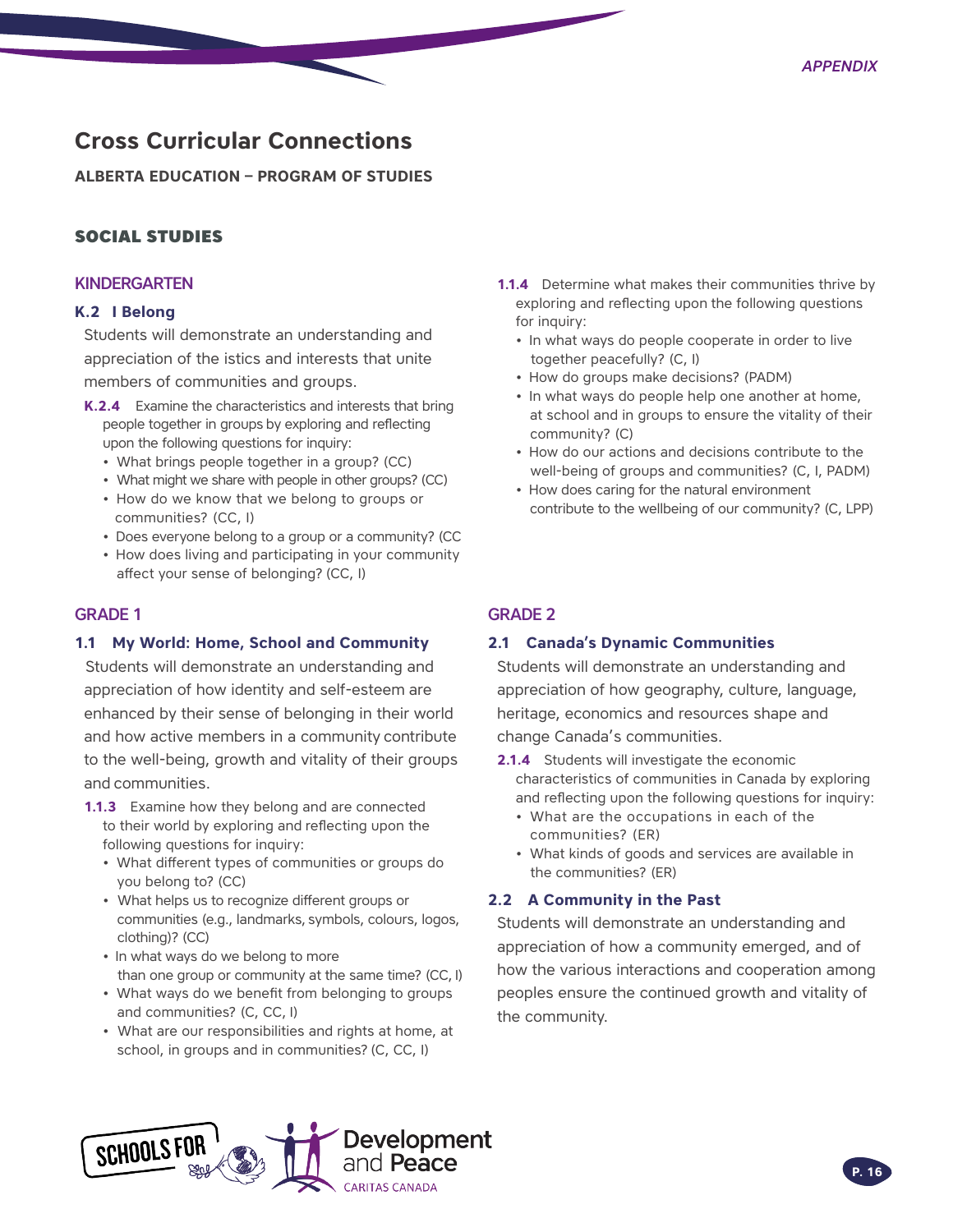- **2.2.7** Students will analyze how the community being studied emerged, by exploring and reflecting upon the following questions for inquiry:
	- What characteristics define their community? (CC, I)
	- What is unique about their community? (CC, I)
	- What are the origins of their community? (TCC)
	- What individuals or groups contributed to the development of their community? (CC, TCC)

### GRADE 3

### **3.1 Communities in the World**

Students will demonstrate an understanding and appreciation of how geographic, social, cultural and linguistic factors affect quality of life in communities in India, Tunisia, Ukraine and Peru.

- **3.1.2** Examine the social, cultural and linguistic characteristics that affect quality of life in communities in other parts of the world by exploring and reflecting on the following questions for inquiry:
	- How does daily life reflect quality of life in the communities? (e.g. employment, transportation, roles of family members, etc.) (CC, ER, GC)
	- How does access to public services affect the communities? (e.g. schools, hospitals, libraries, transportation systems).(ER, GC, PADM)
	- How are decisions made in the communities? Who is responsible for making the decisions? (CC, PADM)
	- How do the individuals and the groups in the communities maintain peace? (GC, PADM)
	- How do the individuals and groups in the communities cooperate and share with other group members? (C, CC)
- **3.1.3** Examine the geographic characteristics that shape communities in other parts of the world by exploring and reflecting upon the following questions of inquiry:
	- In what ways do the people in the communities depend on, adapt to and change the environment in which they live and work? (ER, LPP)
	- In what ways do the communities show concern for their natural environment? (GC, LPP)
	- How does the physical geography influence the human activities in the communities (.e.g. availability of water, climate)? (CC, LPP)

# SCIENCE

#### **KINDERGARTEN**

### *ENVIRONMENT AND COMMUNITY AWARENESS*

### **General Learner Expectations**

The child uses materials in the environment and community and becomes aware of how others use materials.

#### **Specific Learner Expectations**

- Demonstrates some ways of organizing materials; e.g. collecting, arranging, creating ad transporting.
- Manipulates or uses materials for a purpose; e.g. water, sand, wood and fabric
- Recognizes the need to care for materials, and uses materials without wasting them
- Becomes aware of the importance of protecting the environment

## GRADE 1

### **Topic C: Building Things**

- **1.7** Construct objects and models of objects, using a variety of different materials.
- **1.** Select appropriate materials, such as papers, plastics, woods; and design and build objects, based on the following kinds of construction tasks:
	- Construct model buildings; e.g. homes (human, animal, from other cultures), garages, schools
	- Construct model objects; e.g. furniture, equipment, boats, vehicles.
	- Construct toys; e.g. pop-ups, figures,
	- Create wind-and-water-related artifacts; e.g. dams, water wheels, boats
- **4.** Recognize that products are often developed for specific purposes, and identify the overall purpose for each model and artifact constructed.